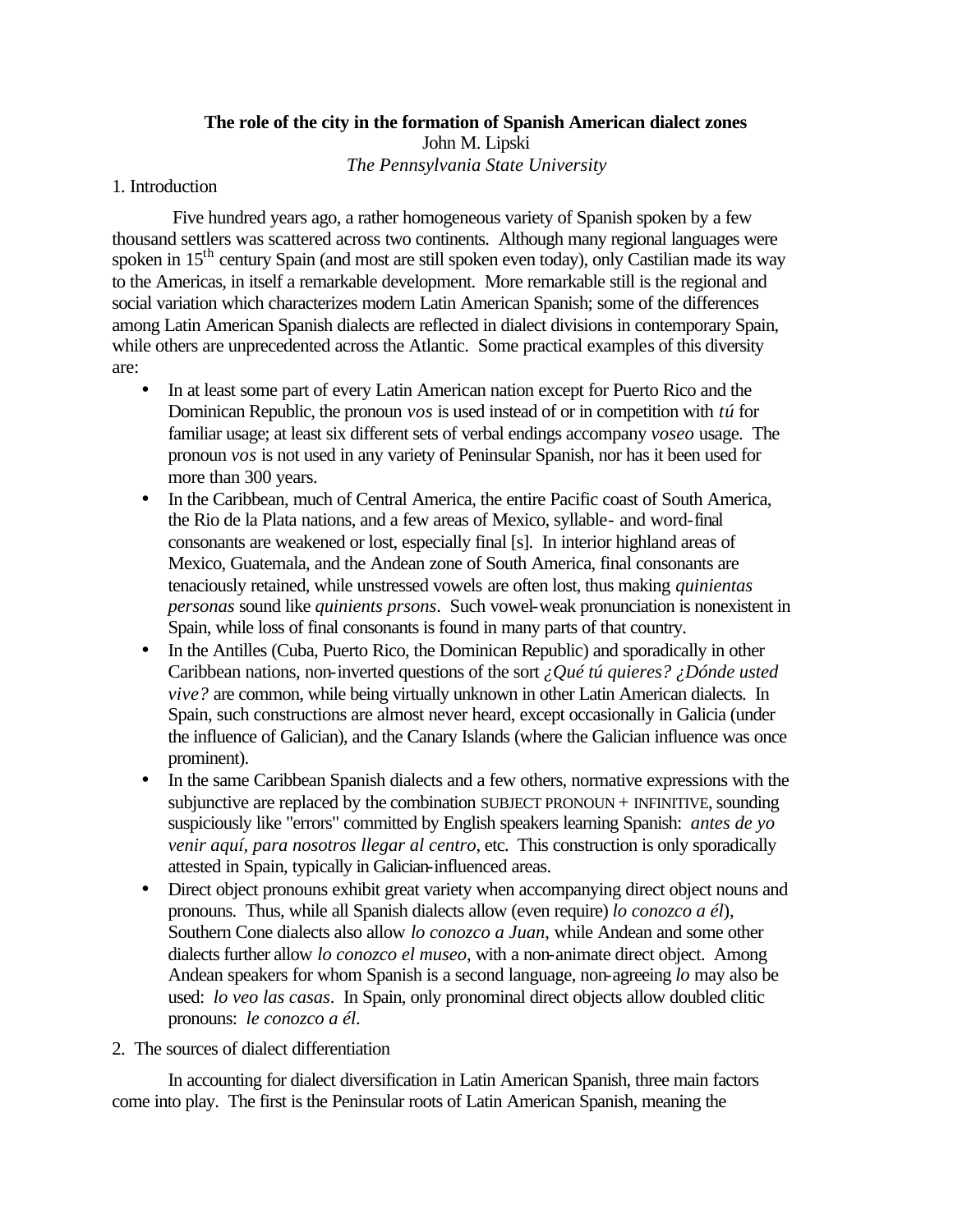varieties spoken by Spanish settlers from all over peninsular and insular Spain over a period of more than four centuries. The second is contact with other languages, these being principally the indigenous languages of the Americas spoken in the major Spanish colonies, but also African languages spoken by hundreds of thousands of slaves, and to a lesser extent languages of voluntary immigration in later centuries, mainly Italian, English, Chinese, and Afro-European creoles languages of the Caribbean, such as Haitian Creole, Jamaican Creole, and Papiamentu (Lipski 1996, 1999a). The third factor is linguistic drift, spontaneous changes which occur in the absence of standardizing forces of a large metropolis, and which even in the most literate societies result in the inevitable and inexorable change of all languages across time. All three factors had their impact at one point or another, but central to all three themes is the question of how much linguistic influence a given group of individuals exerted on the Spanish language at particular times. Put in other words, how many speakers of one language or dialect are needed to leave a permanent imprint on the evolving Spanish American varieties? Is the lemma `first is best' the appropriate slogan, or is `safety in numbers' (or, in the case of involuntary servitude, `misery loves company') a more fitting label? Like the questions asked by journalists and detectives, the 'who,' 'where,' 'why,' and 'when' must be determined in order to account for the `what' of language diversification. The answers to all or even most of these questions would totally derail these proceedings, so in the spirit of the focus on the city, *la ciudad, a cidade*, the remaining remarks will focus on the catalytic effect that emerging cities in Spanish America exerted on regional varieties of Spanish, which ultimately spread far beyond the pale of the cities to become regional, national, and transnational standards.

#### 3. The dichotomy DEMOGRAPHIC STRENGTH vs. CHRONOLOGICAL PRIMACY

In searching for the roots of Latin American Spanish dialectal variation, proposals have grouped around two opposing viewpoints, as regards the relative importance of demographic strength versus chronological primacy. The first proposal is that uniquely defining characteristics of a given dialect are directly correlated with the demographic proportions of groups—be they speakers of other varieties of Spanish or other languages—assumed to have contributed the features in question. Thus, for example, a high percentage of Basque settlers in a colony's history might account for local Spanish traits not otherwise derivable from the early colonial mix, while the fact that Costa Rica was largely populated by small farmers from Andalusia during most of its colonial history could account for features of Costa Rican Spanish. Such claims must confront obvious contradictions within the data of Latin American Spanish; thus, while Basque influence has been suggested for retention of the phoneme /ë/ (written *ll*) in Paraguayan Spanish (e.g. by Granda 1979), other traits of Paraguayan Spanish, such as the weak aspirated pronunciation of final /s/ stand in sharp contrast to the clipped Spanish of the Basque Country. Moreover, Basque influence was even stronger in colonial Venezuela, where the Compañía Guipuzcoana was once the major economic force, and yet Venezuelan Spanish bears absolutely no resemblance to the Spanish of the Basque region of Spain. New Mexico was also settled largely by Basques (including the founder of the first colony, Juan de Oñate), but New Mexican Spanish is vastly different than any variety heard in northern Spain. Similarly, although the early presence of Andalusian farmers is undisputed for Costa Rica, central Costa Rican Spanish is among the least `Andalusian-like' varieties of Latin American Spanish. In 1898, on the eve of the Spanish-American War, nearly half of the Cuban population had been born in insular or peninsular Spain, and nearly 25% of the Cuban population came from areas of Spain where final /s/ resists effacement and where the phoneme /è/ (*zeta*) is opposed to /s/, and yet this massively un-Cuban speech community left absolutely no trace on subsequent incarnations of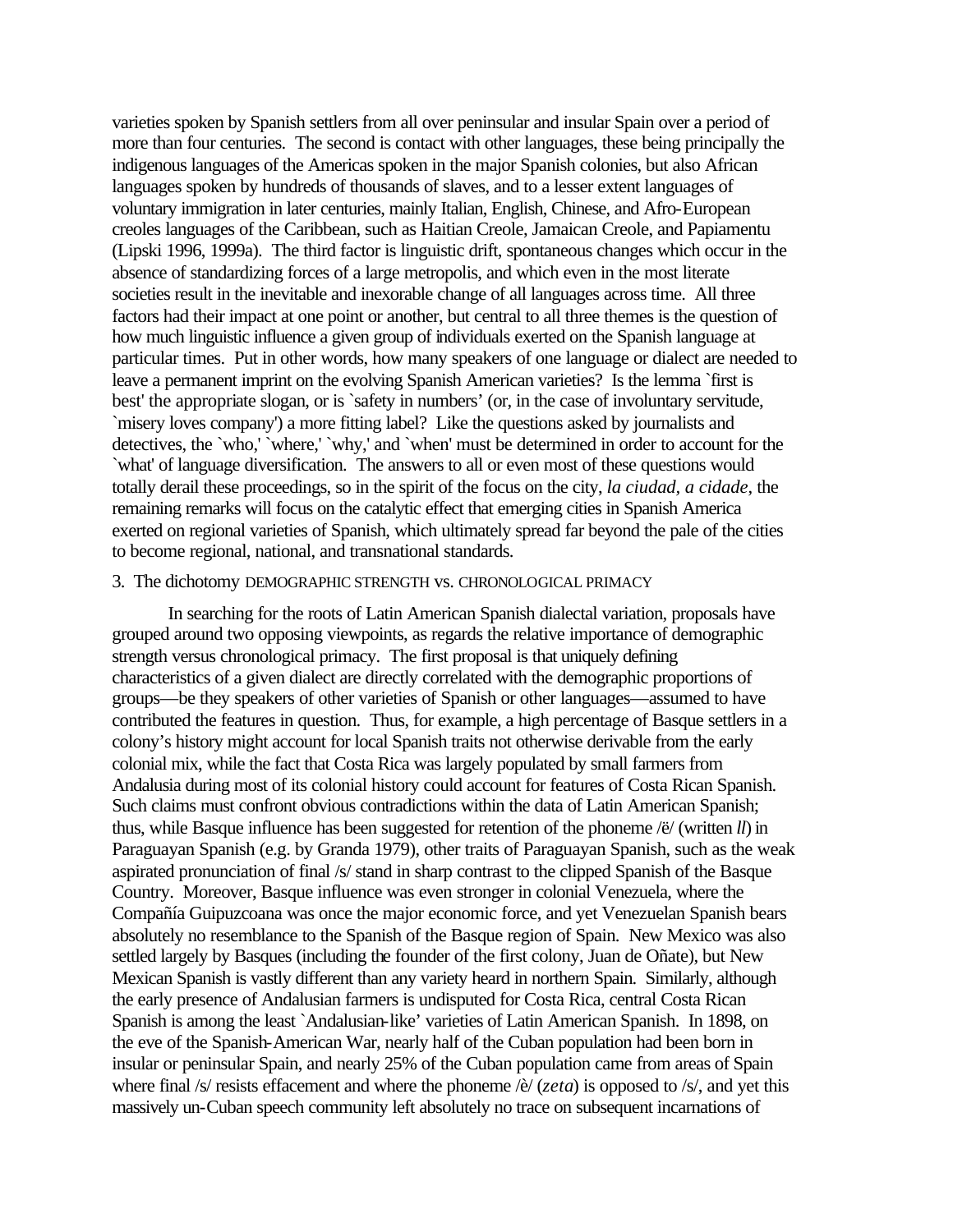Cuban Spanish. On the other hand, the arrival of tens of thousands of Italian immigrants to Buenos Aires and Montevideo beginning at the turn of the  $20<sup>th</sup>$  century left indelible influences not only on the vocabulary of Rio Platense Spanish, but also in the pronunciation, particularly as regards intonation patterns.

The opposing postulate holds that the first settlers—the `founders'—exercised a permanent influence on the subsequent development of the dialect in a fashion far out of proportion to their demographic strength, continuing on past the time when descendents of the original founders enjoyed any special prominence. This debate is played out against the backdrop of the rural-urban axis, with many distinctive dialectal traits apparently stemming from rural sources, while—it can be argued—the consolidation of dialect zones, the effective operation of dialect leveling, and the most telling instances of contact-induced language change, are all the product of cities. In the following remarks, we shall explore the many crossroads which mark the expansion and diversification of Latin American Spanish (and along the way, the nature of Spanish and Portuguese dialects in other parts of the world), and examine the changing role of the city as a catalyst of linguistic evolution.

## 4. The `founder principle' and the `Antillean period'

Of the theories seeking to establish the roots of Latin American Spanish in the speech of the earliest settlers, the most influential is the so-called `Antillean period' from 1493-1519 (e.g. by Boyd-Bowman 1956; Catalán 1958; Guitarte 1980; Rosenblat 1977: 20; cf. also Lockhart and Schwartz 1983: chap. 3). During this period Spain consolidated its settlements on Hispaniola and Cuba, and launched expeditions to Central and South America. Santo Domingo was the point of departure for the first expeditions to Puerto Rico, Cuba, Trinidad, Jamaica, Darién, the Caribbean coast of Venezuela and Colombia, and the Yucatan (Rosenblat 1977: 20). Cuba was the launching place for expeditions to the coast of Mexico, while the first explorations of Peru began in the Darién, along the coast of what is now northeastern Panama, near the Colombian border. According to one line of thought, the Andalusian influence became decisive during the early decades of the 16th century, when the Spanish settlements in the New World were entirely sustained by maritime contact with Europe. Successive arrivals who participated in exploration and settlement of the mainland would, it is claimed, be immersed in the prevailing speech patterns of the American insular settlements, and would in turn carry this form of speech to colonies established on the mainland. Although Spanish trade with mainland colonies soon bypassed the Antilles, except for purposes of reprovisionment, the seeds of `Andalusian-American' Spanish would have been sown.

Boyd-Bowman's `Antillean period' theory is an instantiation of what Mufwene (1996a, 1996b) calls the `Founder Principle,' a hypothesis which he has applied to the origin and development of creole languages, in which it is claimed that `structural features of creoles have been predetermined to a large extent … by characteristics of the vernaculars spoken by the populations which founded the colonies in which they developed. European colonies often started with large proportions of indentured servants and other low-class employees of colonial companies, thus by speakers of nonstandard varieties of the creoles' lexifiers' (Mufwene 1996a:84). The Founder Principle is modeled after population genetics, in which an originally recessive or disadvantageous trait can spread in a colony due to (1) mutation, (2) changes in the ecological conditions, and (3) a significant proportional increase in the carriers of the particular trait. Unlike Boyd-Bowman's theory for the emergence of (Antillean) Latin American Spanish, the Founder Principle does not ascribe any special prestige to the creators of a creole language; indeed, they often represent the lowest social classes and marginalized groups, whose very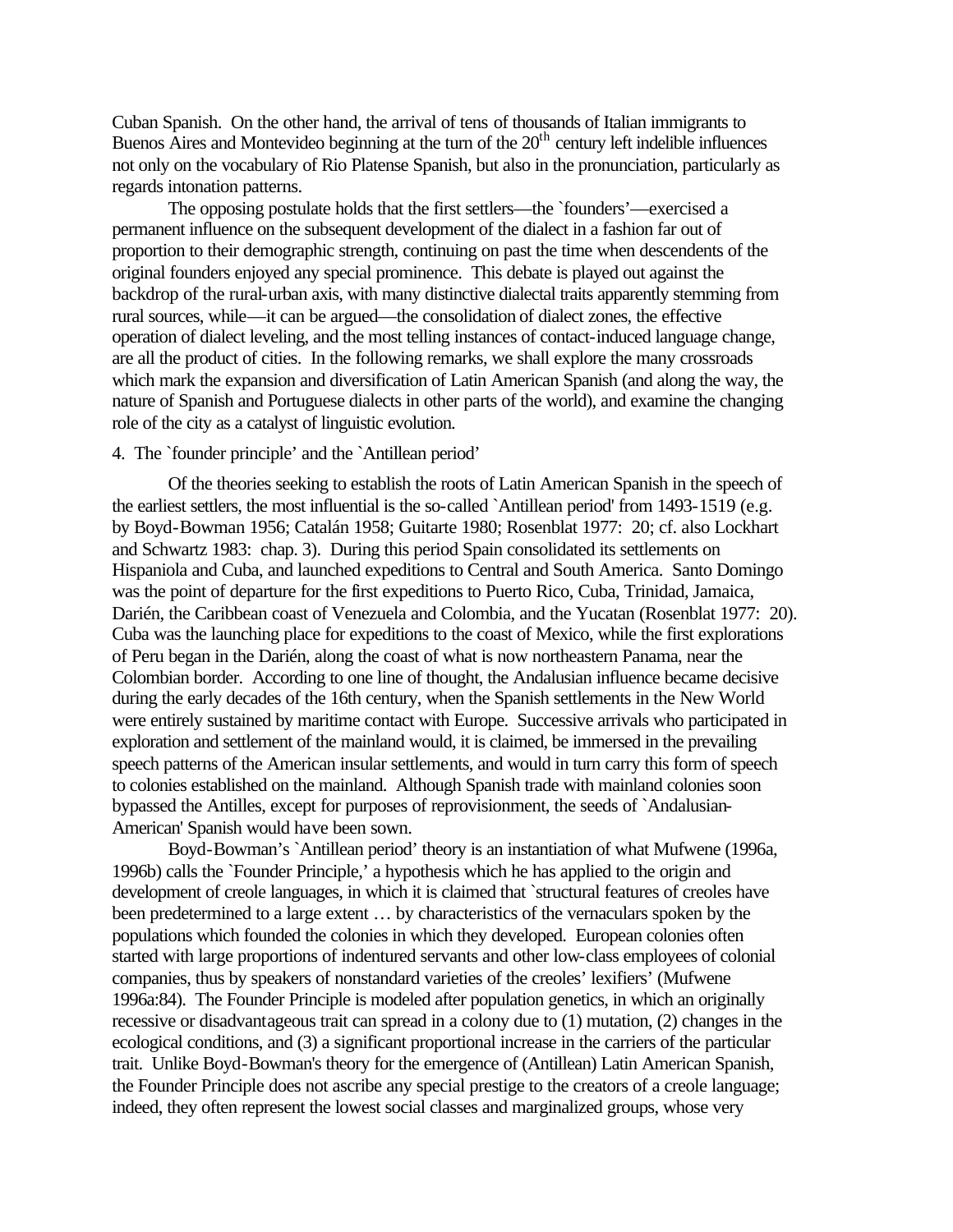marginality in a colonial setting gives precedence to their erstwhile non-prestigious speech forms, propelling them into a new linguistic standard. Both approaches coincide in attributing virtually all major traits of a new language or dialect cluster to the earliest speakers, transplanted from a metropolis or from peripheral zones where their languages and dialectal traits come together for the first time.

Let us evaluate the feasibility of a hypothesis such as the Founder Principle for the formative period of Latin American Spanish dialects. It is often stated that Latin American Spanish is `Andalusian' in character, as opposed to `Castilian,' but when comparisons are made with the contemporary dialects of Spain, only the Spanish dialects of the Caribbean Basin truly sound `Andalusian' in the modern sense, while highland dialects, e.g. of central Mexico, Colombia, Peru, and Bolivia in many ways resemble `Castilian' Spanish. Modern Andalusian Spanish is characterized by the extreme reduction of syllable-final consonants, leading to massive elision of preconsonantal and word-final /s/, as well as regular loss of word-final /l/ and /r/. Word-final /n/ is routinely velarized, preconsonantal /l/ and /r/ are frequently neutralized, usually in favor of [r], and intervocalic and word-final /d/ is usually lost. In Seville and its environs, /è/ receives a fricative pronuciation [š], and /y/ may receive a groove fricative realization similar to [ž]. It is this striking phonetic profile which most immediately characterizes Andalusian dialects, although there are other areas of Spain which exhibit the same features, albeit in differing proportions. These features are clearly not present in all or even most Latin American Spanish dialects; more importantly, most were not present in Andalusian Spanish at the time of the early colonization of the Americas. Velarization of /n/ arguably had begun by the turn of the 16<sup>th</sup> century (Boyd-Bowman 1975), while erosion of other syllable- and word-final consonants was only beginning to appear (Frago García 1983, Lipski 1995, Torreblanca  $1989$ ).<sup>1</sup>

Spanish continued to evolve in Latin America whether or not in contact with European innovations. All dialects of Latin American Spanish acquired most of the major linguistic innovations that occurred in Spain at least through the end of the 17th century, and some more recent Peninsular phenomena were also transferred to Latin America. Among the pan-Hispanic changes occurring well past the first century of Spanish-American colonization are the following:

(1) In 1492, Spanish contained six sibilants, voiced and voiceless:  $\frac{s}{s}$  (*ss*),  $\frac{z}{s}$  (*s*),  $\frac{t}{s}$  (*c*),  $\frac{d^{2}}{z}$ ,  $\frac{\partial f}{\partial x}$ ,  $\frac{\partial f}{\partial y}$ ,  $\frac{\partial f}{\partial z}$  and  $\frac{dz}{dy}$  were apicoalveolar, like contemporary Castilian /s/. There is some indication that merger of the alveolar fricatives and affricates, the precursor of *seseo*, was already beginning in Andalusia by the end of the 15th century, but the change was not complete (Catalán 1956-7). In no Spanish dialect had devoicing of the voiced sibilants even begun. Devoicing, when it did come, originated in extreme northern Spain, in rural regions of Old Castille. By the middle of the 16th century, devoicing of sibilants was accepted in the New Castilian court at Toledo, but was not yet the norm in Andalusia. Sephardic Spanish, dislodged from contact with Peninsular dialects by the early 16th century, has merged  $/s$  and  $/t<sup>S</sup>$ ,  $/z$  and

 $\frac{dZ}{dt}$ , but retains the voicing distinction. In Latin America, early Spanish borrowings into Nahuatl, Quechua and Guaraní verify that Spanish colonists still maintained the difference in

voicing. Within Spain, devoicing of  $\frac{z}{a}$  and  $\frac{d^2}{\alpha}$  was complete by the end of the 16th century (Catalán 1957), even in Andalusia. If Latin American Spanish had received an Andalusian imprint during the `Antillean period,' we should expect a voicing distinction between /s/ and /z/ to have remained indefinitely. Instead, Latin American Spanish kept pace with both Castile and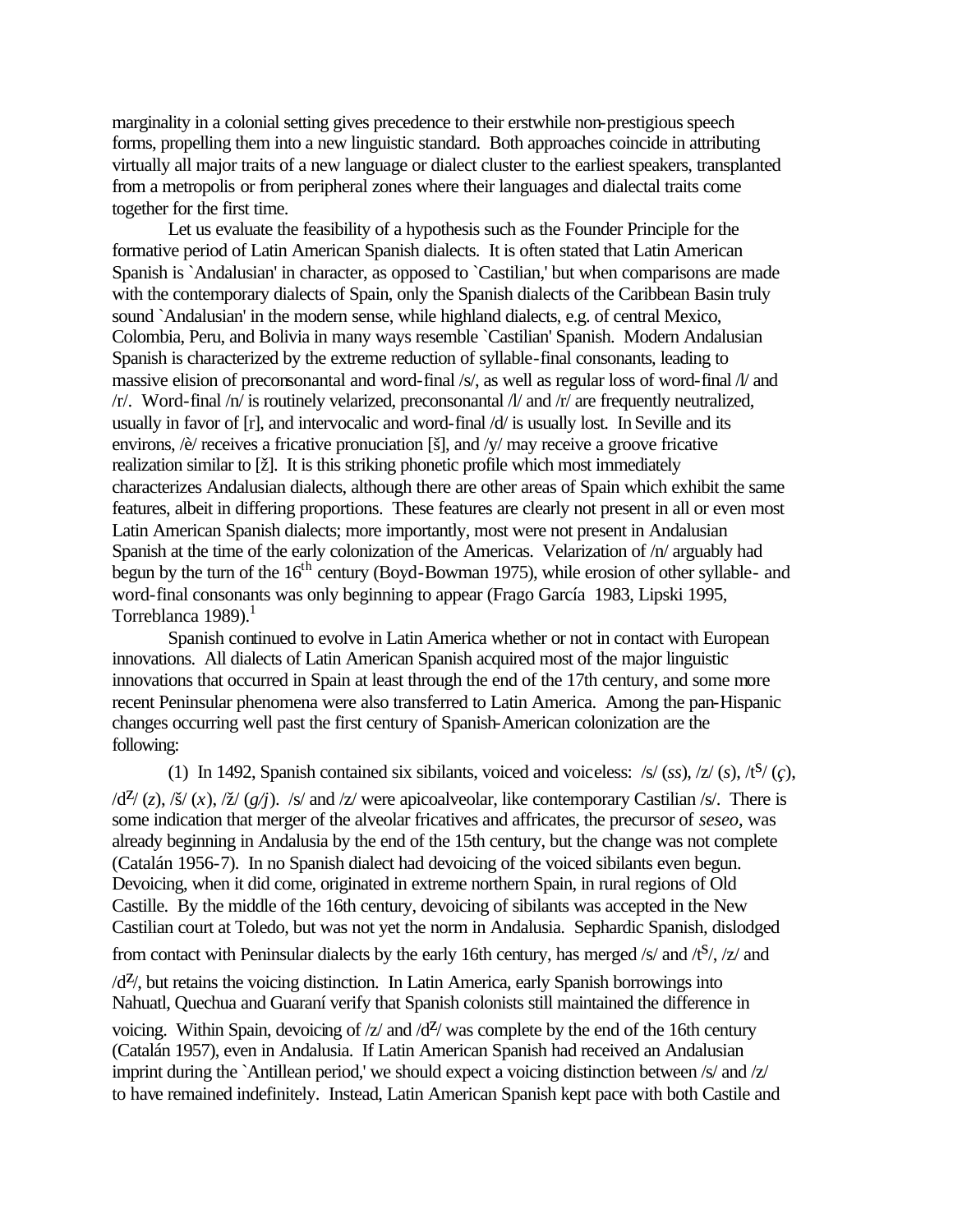Andalusia in devoicing all sibilants, at approximately the same time as was occurring in Spain. In the New World and in western Andalusia, all the sibilants fell together to /s/. In the remainder

of Spain, the reflex of  $\sqrt{5/-}/d^2$  became an interdental fricative  $\sqrt{e}/$ .

(2) As another part of the general devoicing process, Spanish  $\beta$  / and  $\alpha$  / $\alpha$  merged to a voiceless fricative, which later velarized to /x/, with the change being complete by the middle of the 17th century (Lapesa 1980:379). Early borrowings into Native American languages give proof that /š/ was still a prepalatal fricative during the first century of Spanish settlement in the New World, but it too followed the dialects of Spain. The guttural Castilian fricative [÷] never emerged in Latin America (it appears to be a subsequent innovation in northern Spain), but the variety of posterior fricatives which represent /x/ in Spanish America is not a simple transplantion of the weak western Andalusian  $|x| > [h]$ .

(3) Nebrija's grammar of 1492 and Valdés' *Diálogo de la lengua* of 1529 indicate that /b/ and /v/ were still separate phonemes in Spain during the `Antillean period' of Latin American settlement. Spanish words taken into Native American languages during the 16th century reflect this difference. /b/ and /v/ subsequently merged in all Peninsular and Latin American dialects.

(4) At the time of the first Spanish settlements in the Americas, the formal pronouns *usted* and *ustedes* had not yet emerged. In Spain, these pronouns did not come into general use until the end of the 17th century; Latin American Spanish acquired the pronouns at the same time. At the end of the 15th century, *vos* and *tú* still vied with one another as both formal and familiar pronouns, with *vos* still frequently used with plural reference. *Vos* subsequently disappeared from the dialects of Spain, while being retained in much of Latin America. However, most major Latin American cities and surrounding areas adopted the Peninsular preference for *tú* as the familiar pronoun; Maracaibo, Buenos Aires, and Montevideo, as well as the relatively small cities of Central America, are noteworthy exceptions.

The preceding survey amply demonstrates that early  $16<sup>th</sup>$  Spanish of the `Antillean period,' or even the Spanish brought to colonies founded throughout the  $17<sup>th</sup>$  century is vastly different from all modern varieties of Spanish, in Spain and Latin America, thus dealing a mortal blow to the `founder principle' as applied to Caribbean—and by extension other—dialects of Spanish. Indeed, the only surviving variety of Spanish which closely resembles early  $16<sup>th</sup>$ century Spanish is Sephardic or Judeo-Spanish (known in the vernacular as *judezmo* or, in its written form, as *ladino*, spoken by descendents of Sephardic Jews expelled from Spain beginning in 1492, and who maintained their language in isolated communities in eastern Europe, the Middle East, and North Africa, isolated from innovations that spread to the remainder of the Spanish-speaking world. Sephardic Spanish is a reasonable approximation to what Caribbean Spanish might actually be like if the `founder principle' or `Antillean period' models were viable hypotheses for the formation of modern Latin American Spanish dialects.

Models of dialect formation which limit the formative period to the first half century or even full century of colonial settlement are unrealistic, for incontrovertible evidence exists that linguistic cross-fertilization between Spain and Latin extended over several centuries. In any nation arising from colonization, the speech and cultural patterns of the first settlers retains a nostalgic significance which transcends any objective contribution which this group might have made. In reconstructing the true history of a nation, colonial heroes assume larger-than-life proportions, and the spirit of the original colonists is seen embodied in the current population. These sentimental issues rarely hold up under serious linguistic scrutiny, and in truth Latin American Spanish is the product not only of its first settlers but of the totality of the population, immigrants and natives alike.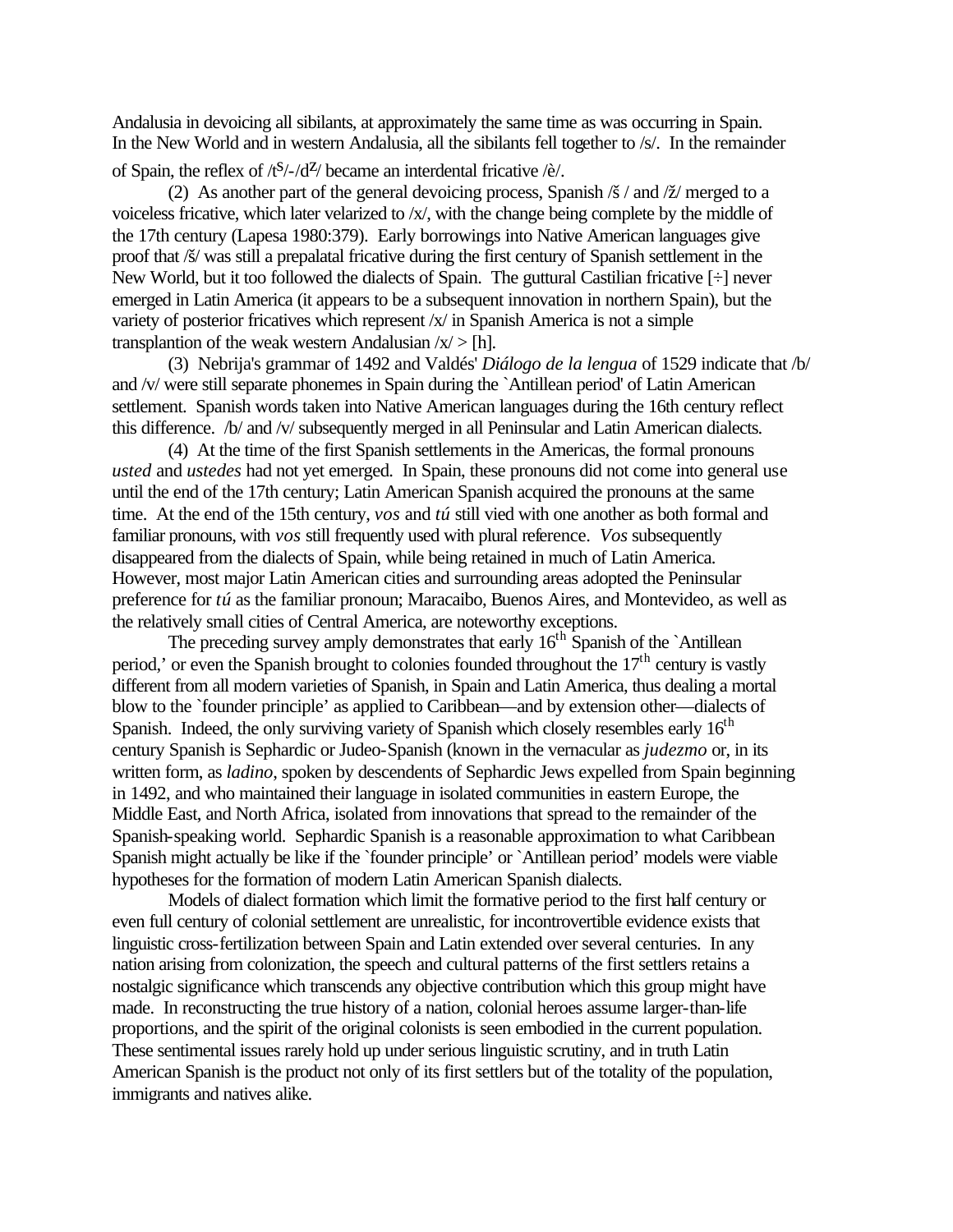### 5. In search of alternative models: the role of the city

If the crucial defining traits of contemporary Latin American Spanish were not forged during the early  $16<sup>th</sup>$  century as suggested by the `founder principle,' then attention must be shifted to later events, from the late  $16<sup>th</sup>$  century to the first decades of the  $20<sup>th</sup>$  century. It will be claimed that in the development of distinctive dialects of Latin American Spanish, the city played a decisive role, first in absorbing and concentrating influences arriving from outside, and subsequently in diffusing and dispersing urban dialects across ever-widening regions. It is the case, for example, that although indigenous populations in Spanish America often outnumbered Spanish settlers by factors of several thousand to one, the Spanish interlanguages as spoken by indigenous bilinguals only began to have a permanent effect on regional Spanish dialects when they became absorbed into the urban setting. Similarly, the presence of hundreds of thousands of African slaves throughout Spanish America is amply attested, as are the attempts by adult Africans to speak Spanish. Despite hundreds of literary and folkloric documents describing the halting Spanish of Africans in Argentina, Uruguay, Peru, Bolivia, Colombia, Mexico, and Central America, these populations remained largely in rural areas (originally working in mining, later in plantation agriculture), and their speech had little effect on urban language. Only when Africans and their immediate descendents moved to cities—to work as servants, laborers, and, once freed, as artisans and entrepreneurs—was it possible for their language to be heard, and to exert a slight but palpable influence on the surrounding Spanish dialects. Thus for example in 19<sup>th</sup> century Buenos Aires and Montevideo, where the African population at times reached more than 30%, American-born Africans spoke Spanish natively, but African born *bozales* as they were called still evidenced the traits of the second-language learner. In the cities, many of these *bozales* worked as street vendors, crying out their wares in distinctive songs or *pregones*, and their approximations to Spanish were often imitated in popular culture; thus the Africanized realization of *escoba* as *shicoba* was imitated by white songwriters and poets, representing the black *shicobero* or itinerant broom-vender. Similarly, the *tango*, now a highly formalized European dance, was once the exclusive purview of Africans in Buenos Aires, and the *tango de negros* was the equivalent of the *juke joint* in the United States. Forbidden by social taboos from openly socializing with Africans, young white residents of Buenos Aires would disguise themselves and slip to the edges of town in order to participate in the Africanized dances and songs. The tendency to introduce popular language into the words of tangos originally involved African contributions, only later turning to the Italian-derived *lunfardo* spoken by Italian immigrants in the port of Buenos Aires (Lipski a). African vocabulary items became implanted in Argentine and Uruguayan Spanish, the most common being mucama `female domestic servant,' coming from the kiMbundu word (spoken in Angola) meaning female attendant of a queen (this is similar to Spanish *azafata* `airline hostess,' originally an Arab word referring to a female court servant). The formerly popular Argentina dance *milonga* is also derived from an African word, as are other more local words. In the Caribbean, the African population was largely concentrated in rural plantations, especially in Cuba, and although dozens of authors imitated their *bozal* speech, it had no impact on Caribbean Spanish until freed Africans moved to the cities and their speech and music was absorbed by rebellious youth, always eager for novelty and iconoclastic behavior. Ultimately, the overwhelming torrent of African words and even some grammatical patterns became entrenched in the popular imagination (including the quintessentially Caribbean word *chévere* `great, fantastic' as well as the modern Cuban *asere* `friend'), using the centrifugal force of urban speech and later, the potent international outreach of recorded music, to spread Afro-Cuban language to those with no African heritage.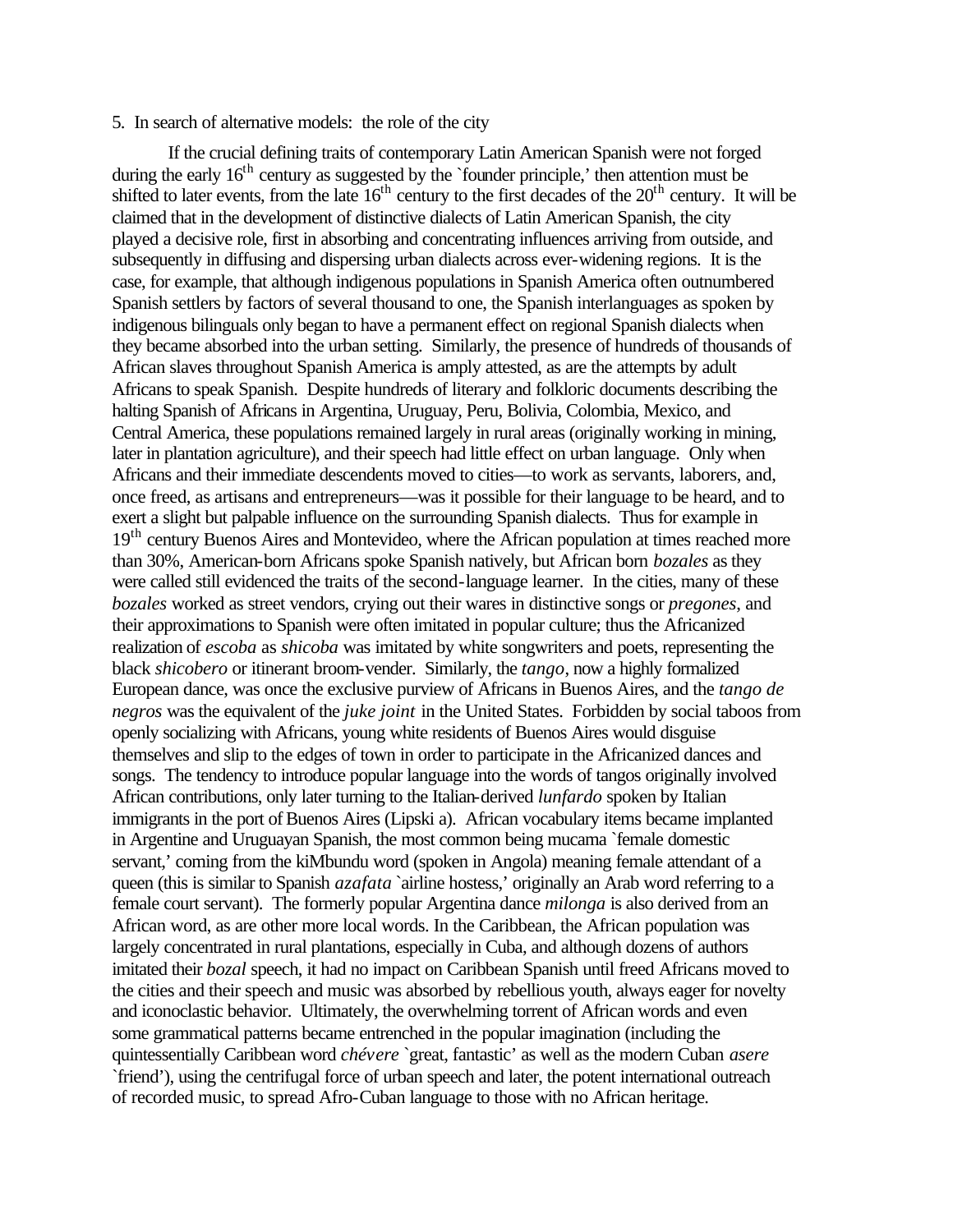In wealthier families, children were cared for by black servants. The white children learned the language of their black caretakers and their children, and as occurred in the southern United States, grew up in effect bi-dialectal. Finally, as the popular music of Afro-Hispanic groups caught on with middle-class youth, words and expressions originally reserved for speakers of African descent became part of popular culture. The Argentine *tango* was once the exclusive purview of black residents--who formed 30%-40% of the population of Buenos Aires and Montevideo at the time of colonial independence--the same as the Veracruz *jorocho*, the Cuban *son*, the Dominican *merengue*, the Colombian *cumbia*, the Peruvian *marinera*, and the Puerto Rican *bomba* and *plena*. As this music became accessible to wider segments of the population, the remnants of Afro-Hispanic language found in the earliest musical forms also lost their ethnic designations.

Finally, several hundred thousand Chinese laborers arrived in Cuba, Peru, and other Latin American countries in the second half of the  $19<sup>th</sup>$  century, and originally worked in plantation agriculture alongside former African slaves, often learning Spanish from African-born *bozales* (Lipski 1998, 1999b). Their curious approximations to Spanish went unnoticed until they moved from the plantations to the cities, becoming merchants and shop-owners, at which point the *habla de chino* became a staple of Cuban life, and Chinese-Spanish linguistic and cultural hybrids entered the language (Varela 1980). In order to more fully appreciate the importance of cities in dialect formation, one must pay close attention to the demographic upheavals and growth patterns characteristic of cities and speech communities in Spain and Spanish America, over a period of nearly five centuries.

# 6. Cities in Spain and Spanish America: growth and development

For at least two centuries, Spanish settlement of the New World was planned in Castile, engineered in Andalusia, and aided by the Canary Islands. Administrative matters involving the American colonies were handled by the Consejo de Indias, in Madrid. Future settlers made application for passage at the Casa de la Contratación in Seville, and often waited a year or more before embarking for Spanish America. The Consulado de Sevilla, dominated by Sevillian merchants, long enjoyed a monopoly on trade with the Americas. Ships' crews were recruited from Andalusia and the Canary Islands. Many ships left directly from Seville; others departed from the Andalusian ports of Cádiz, San Lúcar and Huelva. Ships picked up supplies and refitted at the Canary Islands, and sailed to a small number of authorized American ports, in order to maintain the royal trade monopoly. Pirate attacks also spurred creation of the fleet system, wherein armed convoys of ships traveled together between Spain and the Americas. Once in the Caribbean, some ships would break from the convoy to trade with smaller ports, and illicit trade also resulted in unscheduled port calls, but the majority of Hispano-American contact followed well-delimited paths. Prevailing winds and sea currents, as well as partially fortuitous Spanish colonizing patterns, shaped preferential routes into and out of the Caribbean. Ships arriving from Spain entered the southern Caribbean, often stopping at Jamaica or another eastern island, and docked at Cartagena de Indias, which became the major South American port and trade zone. Other ports were established along the Colombian and Venezuelan coast, among them Santa Marta, Riohacha, Cumaná, Maracaibo and La Guaira, but none rivaled Cartagena. Ships carrying goods and passengers bound for the Pacific coast of South America put in at Portobelo, Panama, whence cargo was transferred to Panama City on the Pacific side by a combination of mule trains and river boats. Guayaquil and El Callao were the major Pacific ports, and once Spain began sending galleons to the Philippines, Acapulco was added to the list. On the Caribbean coast of Mesoamerica, Veracruz was the main point of entry, while smaller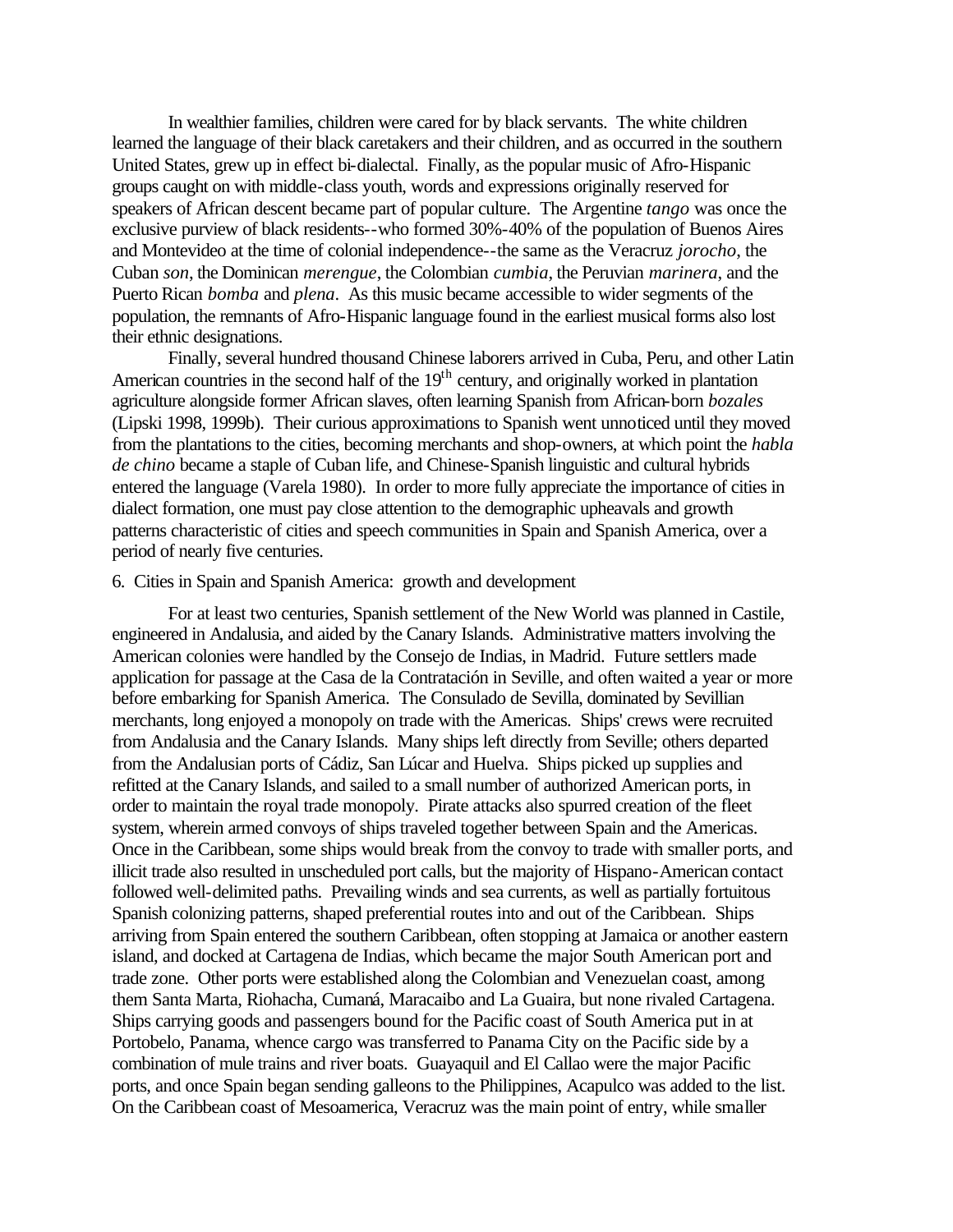ports in Central America, particularly Trujillo and Puerto Caballos (modern Puerto Cortés) in Honduras, handled occasional traffic. Ships returning to Spain from Portobelo usually put in again at Cartagena, then headed for the northern Caribbean. Havana became the foremost port of supply for returning ships, while other Caribbean towns such as Santo Domingo, the first Spanish city in the Americas, quickly lost their early importance.

Except for a few of the earliest towns such as Nombre de Dios and Portobelo, which were quickly abandoned in the Spanish colonial scheme, the hubs of Spanish colonial society have evolved into large urban masses. Mexico City is in the running for the world's largest city; Bogotá, Caracas, Santiago, Buenos Aires, and Lima each boast several million inhabitants; Panama City, Guayaquil, Havana, Montevideo, Acapulco, San Juan somewhat less; Cartagena, Santo Domingo, Quito, La Paz, Asunción, Veracruz, Cochabamba, Tegucigalpa, San Salvador and Managua are also major metropolitan areas. In Spain, Seville has more than a million inhabitants, Madrid has more than twice that number, and Cádiz, Huelva and La Coruña have several hundred thousand each. Each city is a complex sociolinguistic microcosm, and it is difficult to imagine how any external linguistic force could have a significant impact on the thriving Spanish dialects. The notion that the idiosyncracies of a literal handful of people, no matter how rich or powerful, could permanently transform the speech of an entire city, region or nation lies beyond belief. Aside from the internal dynamics of large urban areas, the only major linguistic shifts occurring in modern Latin America result from rural migration to the cities.

Matters were not always as they are today; the explosive demographic growth that has turned former colonial centers into impersonal urban sprawls has occurred within the past century or less (cf. Sánchez Albornoz 1974). During the time when the foundations for Latin American dialects were laid, the major cities and towns were a tiny fraction of their present size, and models of language change unthinkable today were viable options in past centuries. Moreover, the population did not always increase across time; the Spanish colonies were afflicted with epidemics and plagues that sometimes reduced the population of a given area by half or more. As a result, some cities experienced no net growth over a period as long as two centuries. The relatively small size of colonial Latin American cities, and the consequent likelihood that new arrivals could affect speech patterns, can be seen by considering some representative population figures:

Cartagena de Indias was, for much of the colonial period, the principal port of entry for what is now Colombia, as well as an obligatory stopover for ships going to Panama, with shipments bound for Peru, Acapulco or the Philippines. At the beginning of the 17th century, Cartagena had some 2500 free inhabitants. The population rose considerably during that century, but following repeated pirate attacks, the population of Cartagena at the beginning of the 18th century again reached a low of some 2500 free inhabitants, plus an undetermined but large number of African slaves. By way of comparison, Seville then had some 80,000 inhabitants, having lost almost as many in earlier decades through the plague. Madrid was approximately twice the size of Seville. By the middle of the 17th century, Potosí, Bolivia grew to more than 150,000 inhabitants, momentarily becoming the largest city in Spanish America, although this growth was as transitory as it was meteoric.

Nombre de Dios, Panama's first port, never boasted a stable population of more than a hundred free adult residents, and often subsisted with a few dozen *vecinos* (male heads of household). During the heyday of the Spanish fleet stopovers, the crucially important town of Portobelo had only a few hundred residents for most of the year, although during the annual *feria* the population temporarily rose to several thousand. Panama City, a major Pacific port, had only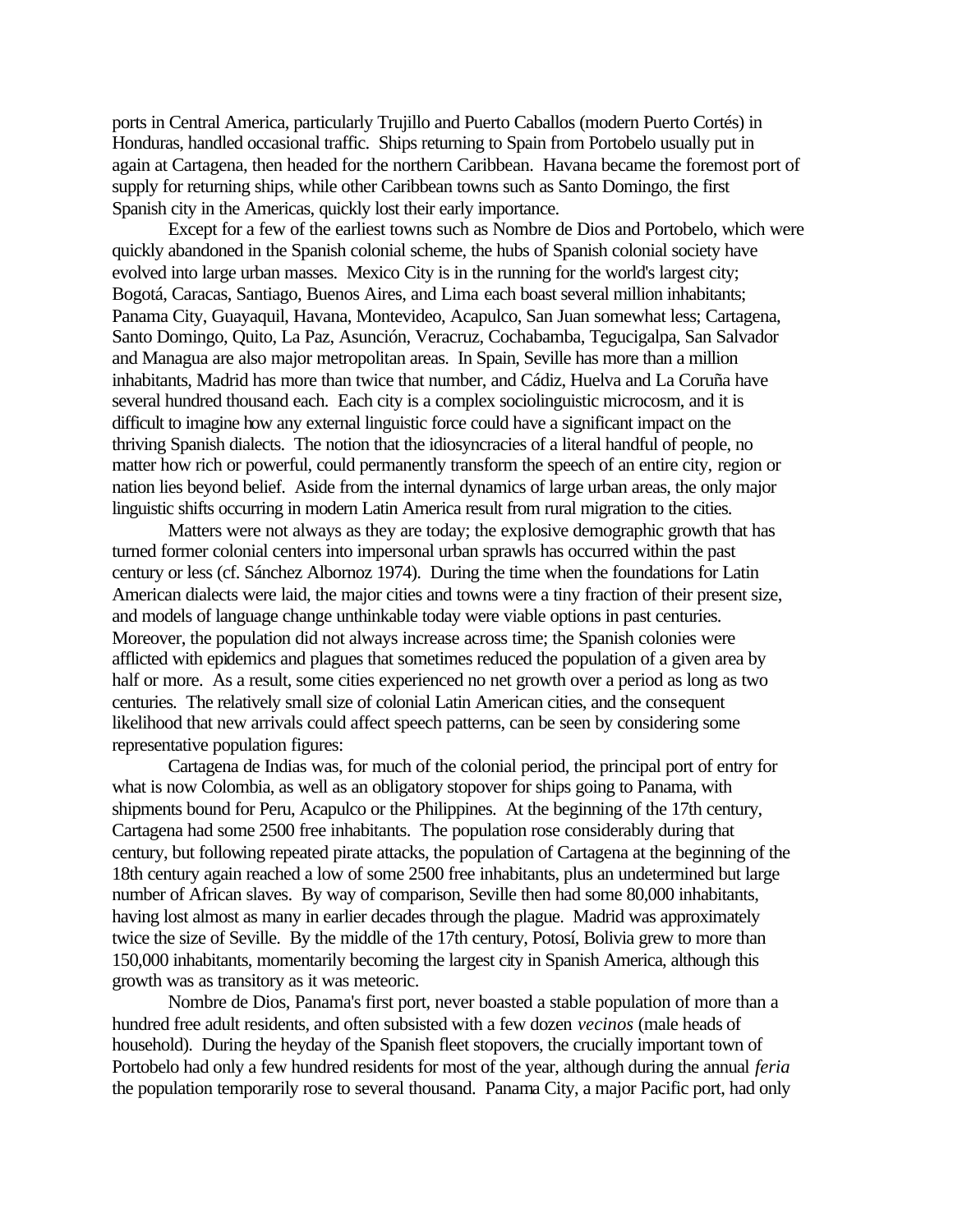5000 inhabitants as late as 1850. Three hundred years earlier, the city had the same population, which never rose higher than 8000 at any point during colonial history (Jaén Suárez 1978). By the end of the century the population had risen to some 25,000, and in 1911, in the height of the Panama Canal construction boom, Panama City boasted more than 46,000 residents. Today it has more than two million inhabitants.

At the beginning of the 17th century, Caracas had some 500 white residents out of a total of slightly more than 3000. By 1770, the total population had risen to nearly 19,000, and by the beginning of the 19th century Caracas had 42,000 inhabitants. Today its population is more than 2 million. Quito in 1779 had approximately 25,000 residents. In 1857, the total had risen to only 36,000, and by the early 20th century, the total population was around 50,000. Its current population is approaching one million. The population of Santiago, Chile was estimated at 28,000 in 1744, at 69,000 in 1813 and at 98,000 in 1835. Lima, Peru had a total population of around 90,000 as late as 1836, which approximately doubled by the end of the 19th century. The 20th century has seen Lima grow from a city of 200,000 to a metropolis of more than 6 million residents. At the time of independence, Mexico City, today the world's largest metropolis, was home to scarcely more than 100,000 residents, and during the colonial period its population was much smaller. At the same point, Veracruz had perhaps 5000 residents, Guanajuato 35,000, Mérida 30,000 and Zacatecas 26,000. Buenos Aires, one of the largest cities of Latin America, had little more than 20,000 residents in the final decades of the 18th century. The city had only 40,000 residents in 1810, at the dawn of colonial independence. By 1869, the population had risen to 187,000; in 1895 the figure had exploded to 650,000 and by 1914 a million and a half people lived in Buenos Aires. Figures for Montevideo are comparable. Founded in 1726, the city had 10,000 inhabitants by the 1781 census. By 1843, the population had risen to only 31,000. A century later, Montevideo had more than half a million residents; today it has more than a million. In a series of censuses taken beginning in 1790, Havana had some 51,000 inhabitants, a number which rose to 84,000 in 1817. Potosí had dropped to 22,000 residents, Bogotá had 21,000, Guatemala City fewer than 25,000, and San Salvador only 12,000.

The importance of these population figures is obvious upon consideration of the proposed formative periods of Latin American Spanish. If the `Antillean' period prior to 1530 is considered crucial, then only a handful of island villages with a total population of a few thousand colonists are at stake. If the entire 16th century is taken into account, few cities in Spanish America achieved a population of 5000 or more inhabitants. Some of today's major population centers, embodying national dialects, had not yet been founded. When one considers that a typical fleet arriving at Cartagena, Portobelo or Lima might bring several hundred settlers, the possible linguistic effects of a contingent of new settlers on an evolving dialect could be considerable. A single fleet could, under some circumstances, bring new arrivals who amounted to nearly half the resident population, and even if not all new settlers remained in the port of entry, their linguistic contributions would not be inconsequential.

By the end of the 17th century, some cities in Spanish America had populations ranging in the tens of thousands, not counting African slaves and non-Hispanized Indians, who often outnumbered the population of European descent. Africans and Indians, while definitely influencing the evolving speech patterns, were not in a position to exert the same force on urban speech patterns as the arrival of new settlers had done in the past. Only with large scale Spanish/Canary Island immigration in the latter portions of the 19th century did the demographic proportions of new immigrants assume a prominence similar to that of the formative period of Latin American Spanish.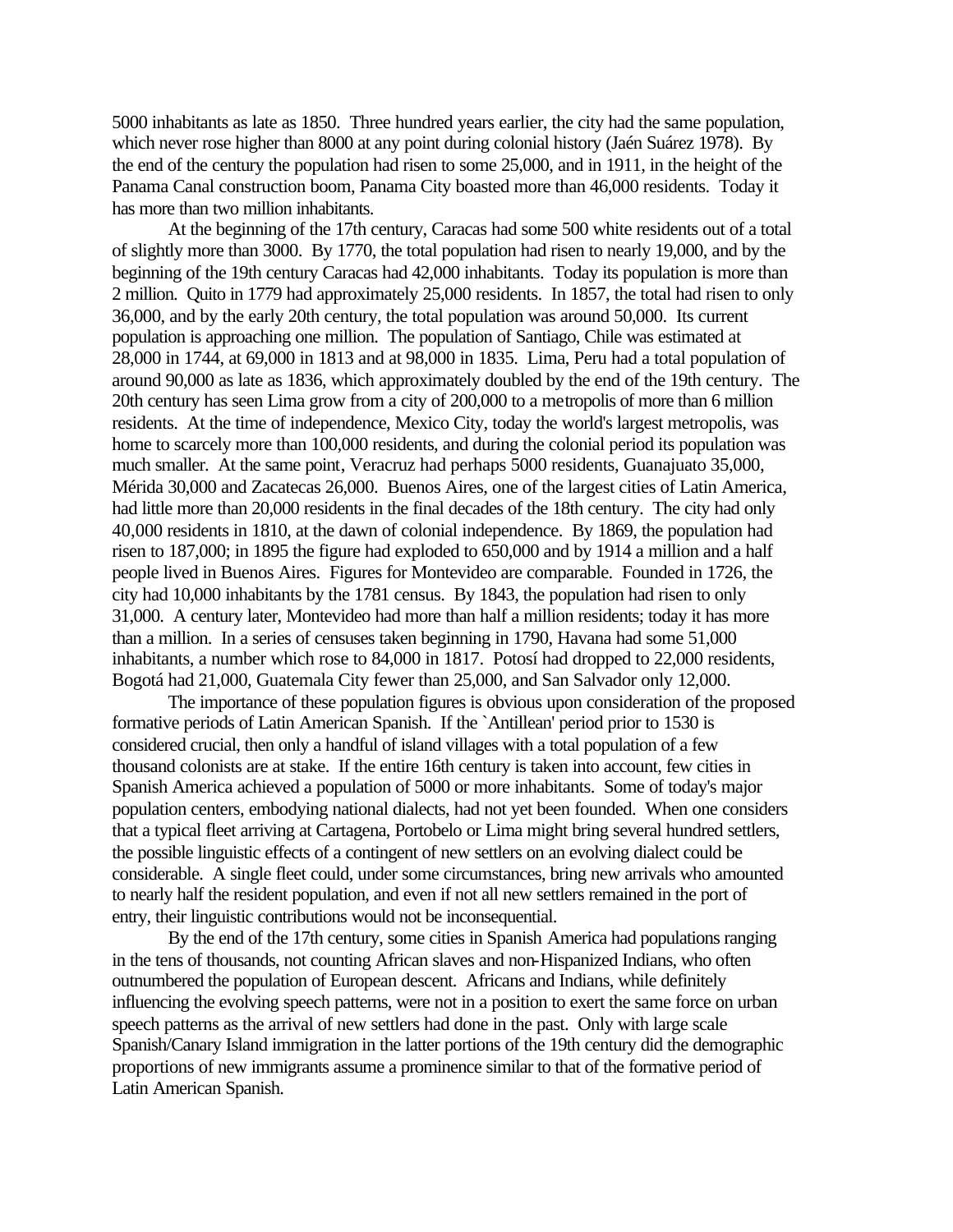# 7. The changing linguistic role of growing cities

Until at least the middle of the 18<sup>th</sup> century, the principal cities of Spanish America were small and relatively isolated, and contained speech patterns which could be easily influenced by rather small numbers of incoming settlers and immigrants. By comparing linguistic innovations occurring in Spain since the early 16<sup>th</sup> century with emerging traits of Latin American Spanish, it is possible to identify with some accuracy the period in which Latin American dialects ceased to reflect major innovations occurring in Spain:

- NEUTRALIZATION OF /b/ AND /v/: occurred in Spain 1525-1550; occurred in all Latin American Spanish dialects.
- DEVOICING OF VOICED SIBILANTS  $\frac{z}{, d^2}$ ,  $\frac{d^2}{, \dot{z}}$ : occurred in Spain from 1550 (Castile) to 1575+ (Andalusia); also occurred in all Latin American Spanish dialects.
- BACKING OF / $\frac{x}{x}$  TO /x/: occurred in Spain1575-1600; occurred in all Latin American dialects (although leaving occasional residues, such as the word *chicano* from the old pronunciation of *mexicano* with [š].
- SHIFT OF /s/ TO /è/: occurred in Castile 1625-1675; did not occur in any Latin American Spanish dialect, although successive waves of Spanish immigrants kept the sound alive in immigrant neighborhoods and families, and some educated Latin Americans affected this pronunciation at least through the 19<sup>th</sup> century (Guitarte 1973).
- SHIFT OF VELAR /s/ TO UVULAR  $\leftrightarrow$ : occurred in Castile after 1700; did not occur anywhere in Latin America.
- ASPIRATION/LOSS OF FINAL /s/: occurred massively in Andalusia after 1700, although the process was begun well before. This pronunciation is found in areas of Latin America which maintained sustained contact with Andalusia and the Canary Islands (the Caribbean and coastal areas of South America), but did not reach inland areas in which the early Andalusian presence was subsequently diluted by arrivals from other areas of Spain, and by the local Spanish dialects.
- LOSS OF SUBJECT PRONOUN *vos*: this occurred in Spain sometime after 1700, but this change did not reach all areas of Latin America, but only those colonies and cities with the heaviest sustained contact with Spain.

None of the above changes occurred in Sephardic Spanish, truncated from the Iberian Peninsula towards the turn of the  $16<sup>th</sup>$  century, reinforcing the notion that the first half century of Spanish taken to the Americas did not form the basis for subsequent dialect evolution as suggested by the `founder principle.' These comparative data suggest that by around 1700, regional Latin American varieties of Spanish had developed enough critical mass to successfully resist the wholescale imitation of innovations coming from Spain. One possible counterexample is the innovative pronouns *usted/ustedes*, which became solidified in Spain towards the end of the 17<sup>th</sup> century, but which are found in all Latin American dialects (but not in Sephardic Spanish). It is clear that although this pronoun did not fully triumph in written literary usage until nearly 1700, it had been used in spoken Spanish for at least a century prior to that time, and was amply known and used in Spanish America.

8. Later extraterritorial influences on Latin American Spanish

In 1700, the major cities of Spanish America had populations ranging from 5,000 to nearly 50,000, with the average around 15,000. Given the inter-colonial isolation resulting from Spanish monopolistic trade and immigration practices, strong capital city-based regional dialects were already forming; however, although language innovations arriving from Spain had an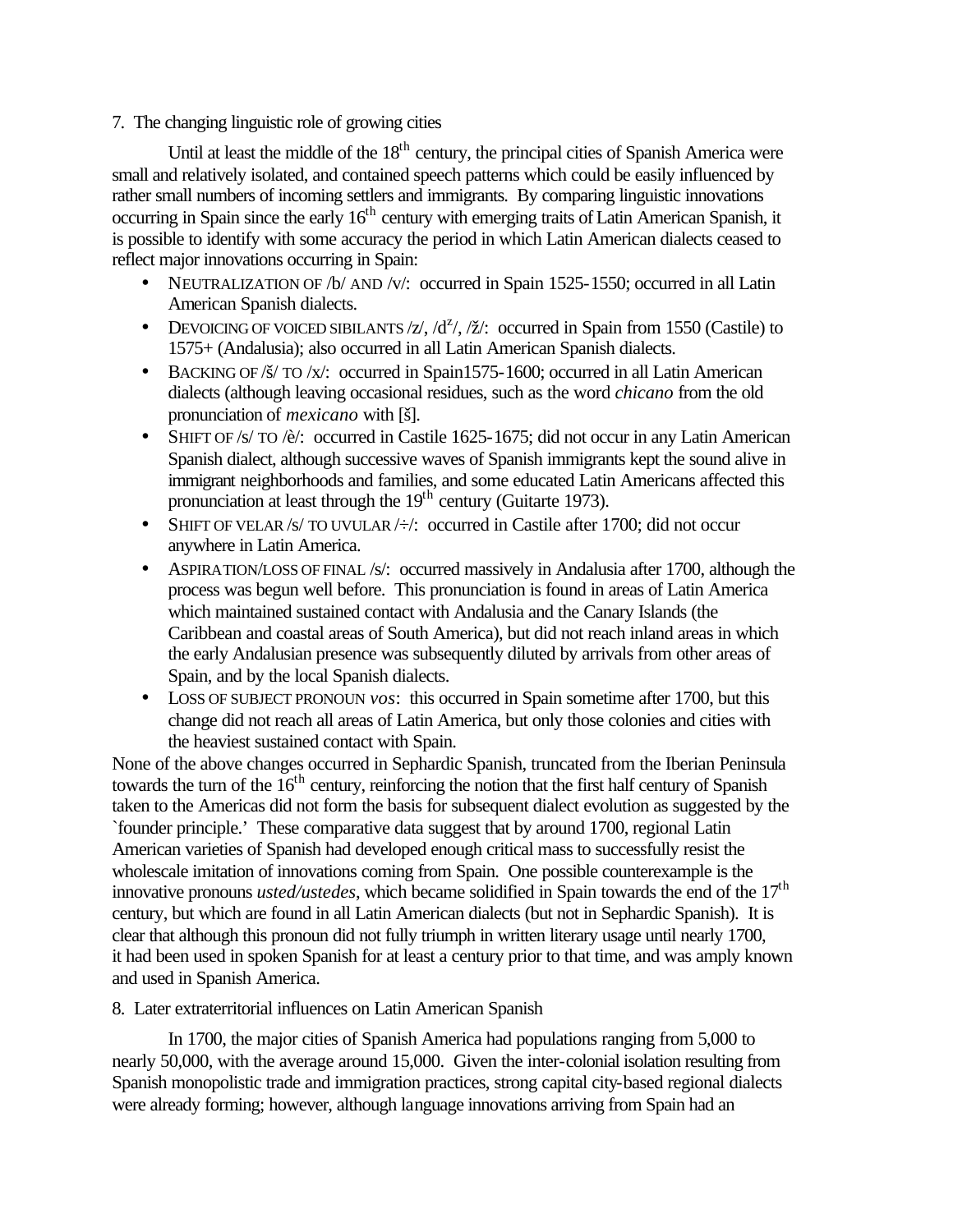increasingly smaller impact on Spanish American dialects, possibly due to the rather gradual arrival of Spanish colonists across time and space, the cities were still small enough to feel the linguistic effects of subsequent demographic shifts, while not yet large enough to dominate the speech of the hinterlands. Indeed, several post-18<sup>th</sup> century migratory patterns exerted significant and permanent influences on regional varieties of Spanish. Among the most noteworthy are:

- The arrival of tens of hundreds of thousands of Italian immigrants in Buenos Aires and Montevideo beginning towards the end of the  $19<sup>th</sup>$  century completely transformed the phonetic and lexical patterns of Rio Platense Spanish. To give an idea of the magnitude of this immigration, nearly 2.3 million Italians emigrated to Argentina alone between 1861 and 1920, with more than half arrived after 1900, making up nearly 60% of all immigration to Argentina. Most of the immigrants ended up in greater Buenos Aires ((Bailey 1999:54), and made up between 20% and 30% of that city's population. As a result of immigration—largely by Italians, the population of greater Buenos Aires (including the surrounding countryside) grew from 400,000 in 1854 to 526,500 in 1881 and 921,000 in 1895 (Nascimbene 1988:11)
- Canary Island immigration to the Americas had always been significant, since the economically stressed Canary Islanders were always used by the Spanish government to settle undesirable areas or contested frontiers (e.g. in eastern Louisiana, along the French-Spanish border of the island of Hispaniola, now the Haitian-Dominican border, and the foundation of Montevideo in 1726 by Canary Islanders, to head off Portuguese incursions across the Rio Plata estuary from Buenos Aires). It was, however, the massive immigration of Canary Islanders to Cuba in the late  $19<sup>th</sup>$  and early  $20<sup>th</sup>$  centuries that left the deepest Canary Spanish footprint, to the extent that Cubans and Canary Islanders frequently mistake one another for compatriots when meeting for the first time. Originally working in the countryside, Canary Islanders or *isleños* as the Cubans called them eventually moved to the cities, comprising nearly 25% of the Cuban population around the turn of the  $20<sup>th</sup>$  century. During the first half of the  $20<sup>th</sup>$  century a huge Canary Island contingent arrived in Venezuela, also bringing many regional traits to that country, which like Cuba already spoke a dialect similar to that of southern Spain and the Canary Islands. Canary Islanders also arrived in large numbers in Argentina, but the Italian presence in Rio Platense Spanish was so strong that little Canary Island linguistic impact was felt, except for some vocabulary items such as *pibe* `young man.' Accurate figures for immigrants during the 19th century do not exist, but an approximate picture can be reconstructed (Hernández García 1981). In the 20-year period from 1818-1838 for example, more than 18,000 islanders emigrated to the Americas, most to Cuba and proportionately fewer to Venezuela and Puerto Rico. In the half century from 1840 to 1890, as many as 40,000 Canary Islanders emigrated to Venezuela alone. In the period from 1835-1850, more than 16,000 islanders emigrated to Cuba, a rate of approximately 1000 per year. In the 1860's, Canary emigration to the Americas took place at the rate of over 2000 per year, at a time when the total islands' population was perhaps 240,000. In the 2-year period 1885-6, more than 4500 Canarians emigrated to Spanish possessions (including the Philippines and Fernando Poo), of which almost 4100 went to Cuba and 150 to Puerto Rico. During the same time period, some 760 Canary Islanders emigrated to Latin American republics, with 550 going to Argentina/Uruguay and more than 100 to Venezuela. By the period 1891-1895, Canary emigration to Argentina/Uruguay was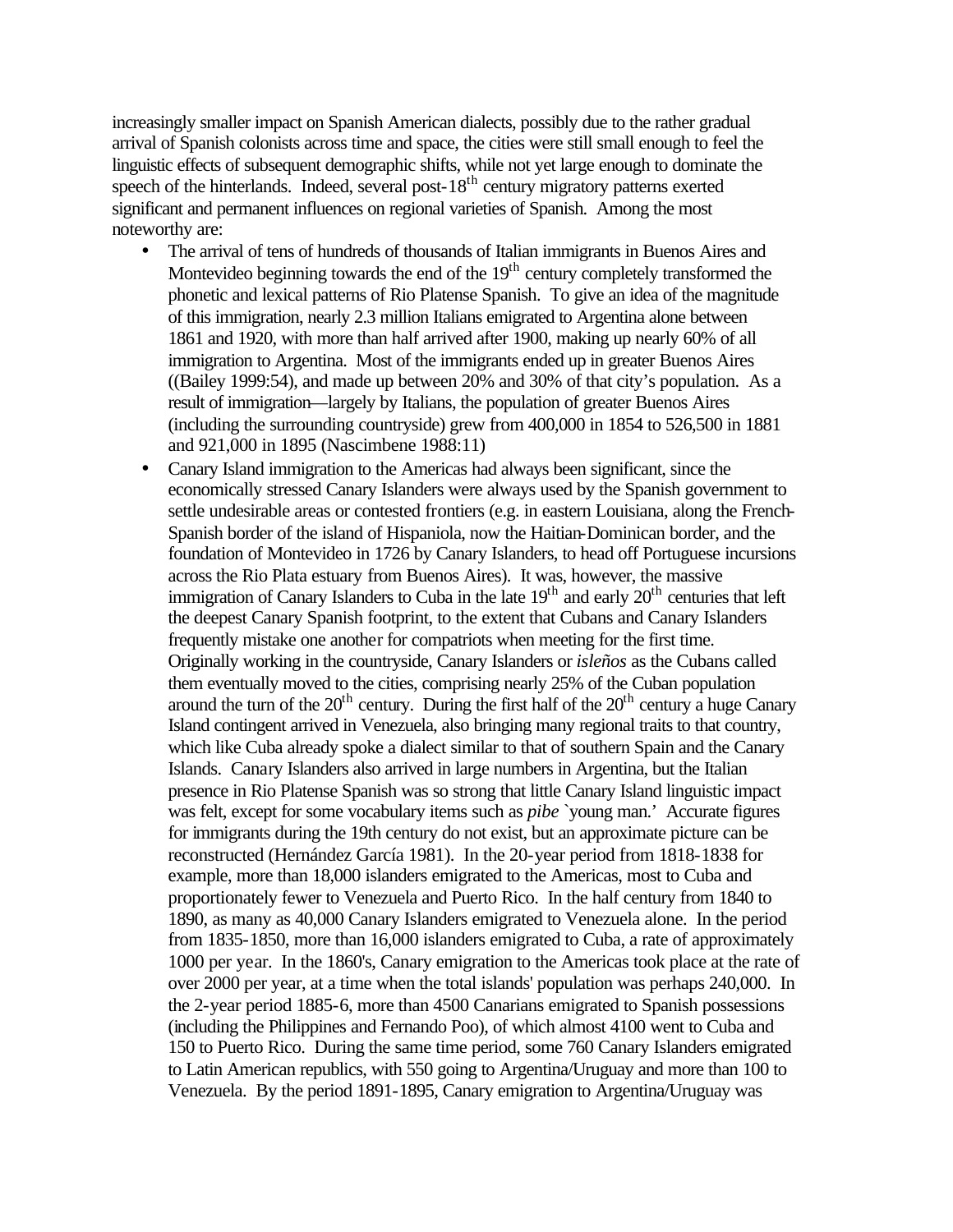slightly more than 400, to Puerto Rico was 600, immigrants arriving in Venezuela numbered more than 2000, and to Cuba more than 600, immigrants arriving in Venezuela numbered more than 2000, and to Cuba more than 17,000. By comparison, in the same half century or so, emigration to Cuba from other regions of Spain included: 14,000 from Barcelona, 18,000 from Asturias and more then 57,000 from Galicia. During the same period more than 18,000 Galicians arrived in Argentina/Uruguay, but only a handful arrived in Venezuela.

- By far the largest extra-Hispanic demographic and linguistic influence to reach Latin America was carried by the hundreds of thousands of African slaves who for nearly four centuries provided much of the labor force in colonial and post-colonial Spanish America. Although African lexical items entered several regional Spanish dialects, in the Caribbean, the Southern Cone, and even Mexico, the original large African populations were concentrated in rural regions, and left little lasting influence on the Spanish language. Matters changed rapidly in the Spanish Caribbean following the Haitian revolution, which began in 1791. The French half of the island of Hispaniola, known as Saint-Domingue, was by far the world's largest sugar producer at the end of the 18th century, and the ratio of black slaves to white masters was as high as 100:1 on some plantations. Following the revolution and the establishment of the free nation of Haiti by the 1820's, sugar production dropped almost to zero, and other Latin American countries which had previously been reluctant to compete against the French near-monopoly rushed to fill the gap. This required the immediate importation of hundreds of thousands of additional laborers, the majority of whom came directly from Africa, with a considerable number also drawn from other established Caribbean colonies. The two largest participants in the new sugar boom were Brazil and Cuba. In Cuba, to give an idea of the explosive growth of the African population, up until 1761, approximately 60,000 African slaves had been taken to Cuba. Between 1762 and 1780 some 20,000 more slaves were imported. From 1780 to 1820 the number jumps dramatically: more than 310,000 African *bozales* arrived during this period, bringing the total number of slaves taken between the first colonization and 1820--the **beginning** of the sugar boom- to around 390,000. By 1861, this number had jumped again, to an astonishing 849,000, which means that nearly 86% of all slaves taken to Cuba arrived during the first half of the 19th century. Extrapolating to allow for underreporting and clandestine traffic, some historians estimate a total as high as 1.3 million African *bozales* taken to Cuba during the entire slave trade. Puerto Rico also participated in the explosive growth of sugar plantations, although on a proportionally smaller scale. Out of a total of 75,000 African slaves estimated to have arrived in Puerto Rico during the colonial period, almost 60,000 arrived in the late 18th and early 19th centuries. Among other Spanish American colonies which saw rapid grown of the African-born population to meet new agricultural production demands were Venezuela (principally the production of cacao, which had started in the 17th century) and Peru (cotton and sugar cane). Following the abolition of slavery in the second half of the  $19<sup>th</sup>$  century, many former slaves moved to urban areas, where their speech patterns gradually influenced the lowest sociolinguistic strata, and ultimately percolated up to provide vocabulary items and possibly even subtle pronunciation variants to the Spanish Caribbean population as a whole.
- Also arriving in Cuba, Puerto Rico, and the Dominican Republic following the abolition of slavery were tens of thousands of contract laborers from other Caribbean islands, who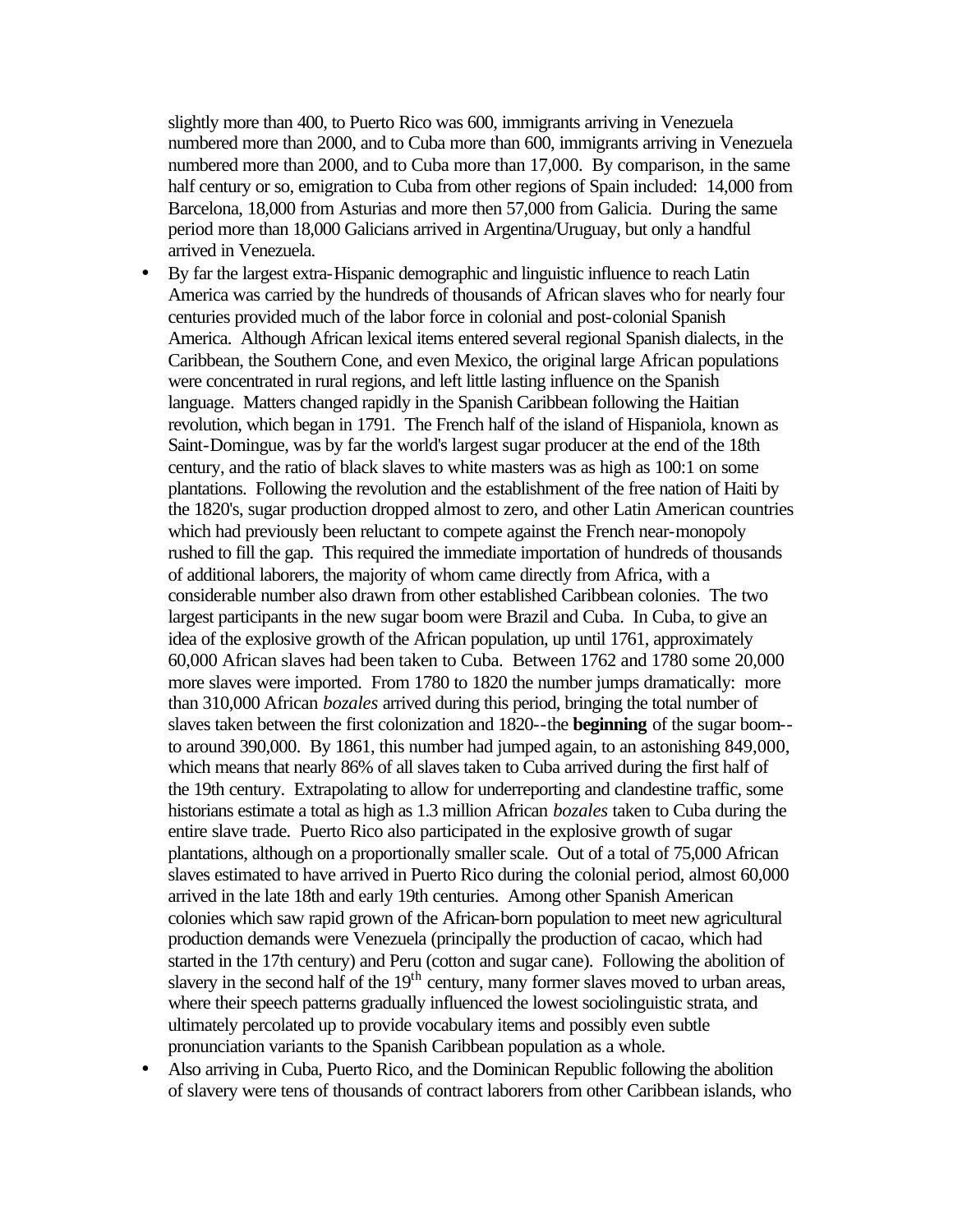already spoke Afro-European creoles, some of which bore striking resemblances to colloquial Caribbean Spanish. Speakers of Papiamentu, a Spanish-Portuguese derived creole from the Dutch slaving island of Curaçao, arrived in large numbers in Cuba and Puerto Rico; in the latter country Papiamentu songs and poems have survived. Haitian Creole speakers have always interacted with speakers of Dominican Spanish, and although Dominicans are reluctant to admit any influence, popular Dominican Spanish contains demonstrable Haitian traces (Lipski 1994). Thousands of Haitians also worked as contract laborers in Cuba (they continue to do so even today), and figure in such literary works as Alejo Carpentier's *Ecué yamba-o*. Jamaican creole English speakers also worked in Cuba and continue to constitute a major part of the Dominican labor force. Although these creole-speaking laborers largely worked in rural settings, they did exert a cumulative effect on local varieties of Spanish, and arguably reinforced Caribbean Spanish tendencies such as non-inverted questions, infinitives with explicit subjects, and the heavy use of redundant subject pronouns, since all the above-mentioned creole languages also share these traits.

# 9. The final stage: the cities fight back

As witnessed by the population figures cited earlier, the principal cities of Latin America continued a steady but slow growth pattern until the end of the  $19<sup>th</sup>$  century, while the  $20<sup>th</sup>$ century brought explosive demographic grown, with urban populations often growing by several orders of magnitude in less than a century. The growth of cities was fueled by a combination of decreased mortality rates, naturally exponential population growth, and especially in recent decades, the massive migration from rural areas to urban centers. At the same time, mass media have become ever more effective in reaching even the most isolated rural residents; batterypowered radios can be found in the jungles, mountaintops, and tiny villages of Latin America, and television is reaching ever larger numbers of citizens. Literacy campaigns and the frequent practice of requiring newly graduated teachers to perform a `public service' stint in a remote area have also conspired to bring the speech patterns of large cities to rural inhabitants, with the result that regional and local forms of Spanish are being rapidly displaced by a pan-urban prestige standard which, while not always imitated perfectly by those not living in cities, represents a powerful attractive force.

- This urbanization of regional and local varieties of Spanish is nowhere more dramatically visible in Mexico, where little more than half a century ago distinctly Caribbean forms of Spanish could be heard in Veracruz and Tabasco, strongly Central American varieties (including widespread use of vos) were found throughout Chiapas, the Acapulco dialect bore a striking resemblance to the Pacific coast of South America, and other strikingly original dialects were found in Baja California, Campeche, in the Afro-Mexican villages of Oaxaca and Guerrero, among other places. Today, as witnessed for example by the *Atlas lingüístico de México* (Lope Blanch 1990), most of these regional varieties have been almost totally supplanted by a pan-Mexican language which bears the unmistakable profile of Mexico City, Guadalajara, and other large inland cities. Only in remote Yucatan and among the most marginalized rural residents of peripheral portions of the country can traces of the originally quite diverse Mexican dialect mosaic be regularly found.
- Argentina is another vast nation which has traditionally exhibited considerable dialect variation, particularly in pronunciation (Vidal de Battini 1964a, 1964b; Canfield 1981).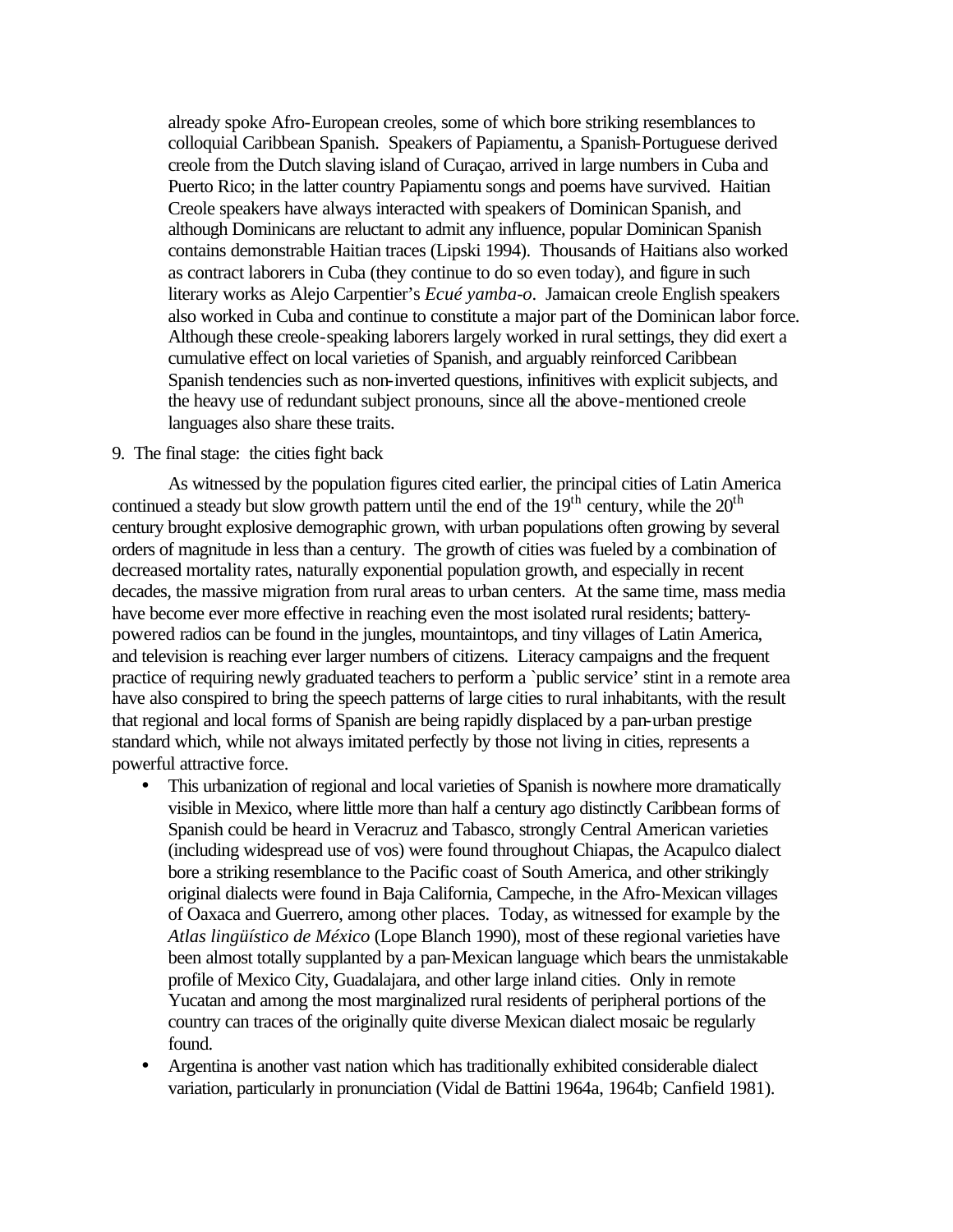At one point, the pronunciation of /y/ as [ž] or [š] was limited to Buenos Aires and surrounding provinces, while the same sound was afforded to the trill /rr/ in other areas to the north and west of Buenos Aires. So powerful has the Buenos Aires prestige standard become—propagated by radio, television, school teachers from the Buenos Aires area, and increased travel opportunities—that the Buenos Aires pronunciation is extending throughout the nation, replacing many regional dialects and resulting in a national speech profile which is much more homogeneous than it was only fifty years ago.

- Even tiny Puerto Rico once contained considerable dialect diversity, particularly as regards the pronunciation of /l/, /r/, and /rr/ (Navarro Tomás 1948), but the speech of this nation has been homogenized to fit the San Juan standard, with only a slight rural-urban distinction, and some variation correlated with educational level.
- In Venezuela, the traditional speech of the Andean highlands, once sharply different from Caracas, Maracaibo, and other coastal cities, has now almost completely disappeared, replaced by close approximations to Caracas speech (e.g. Longmire 1976, Márquez Carrero 1985, Alvarez et al. 1992, Obediente 1998)
- As a counterpart to the leveling influences of major urban dialects, a few Latin American nations still contain enough geographical and communication barriers as to allow for considerable regional dialect differentiation, in which the speech of major cities exerts little influence on a national scale. Honduras (small but extremely mountainous and with extremely difficult communications) and Bolivia (larger and with the same problems) come readily to mind in this respect.
- Finally, we must also mention the case of Spain, where as recently as forty years ago the nation was a mosaic of widely varying regional dialects which had tenaciously resisted effacement for hundreds of years. Today, given mass communication, excellent travel opportunities, and, for men, obligatory military service, most of the dialects described in the dozens of monographs on Spanish regional speech reside only in the speech of elderly rural residents, and will disappear within the next twenty years.

## 10. Conclusions

The preceding remarks, by necessity sketchy, approximate, and extremely compressed, underscore the crucial role of urban centers in channeling the development, diversification, and reunification of the Spanish language in Latin America as well as in Spain. Without detracting from the importance of rural areas and peoples, it is no exaggeration to state that modern Latin American Spanish is the end-product of cities' dramatic channeling influences over the past several centuries. As rural migration to cities continues unabated in Latin America, and as cities in Spain become the linguistic centers of newly autonomous regions, it is only logical to expect even further linguistic consequences of the urbanization of Spanish. The preceding discussion is but a first chapter in what must surely be a very interesting saga in times to come.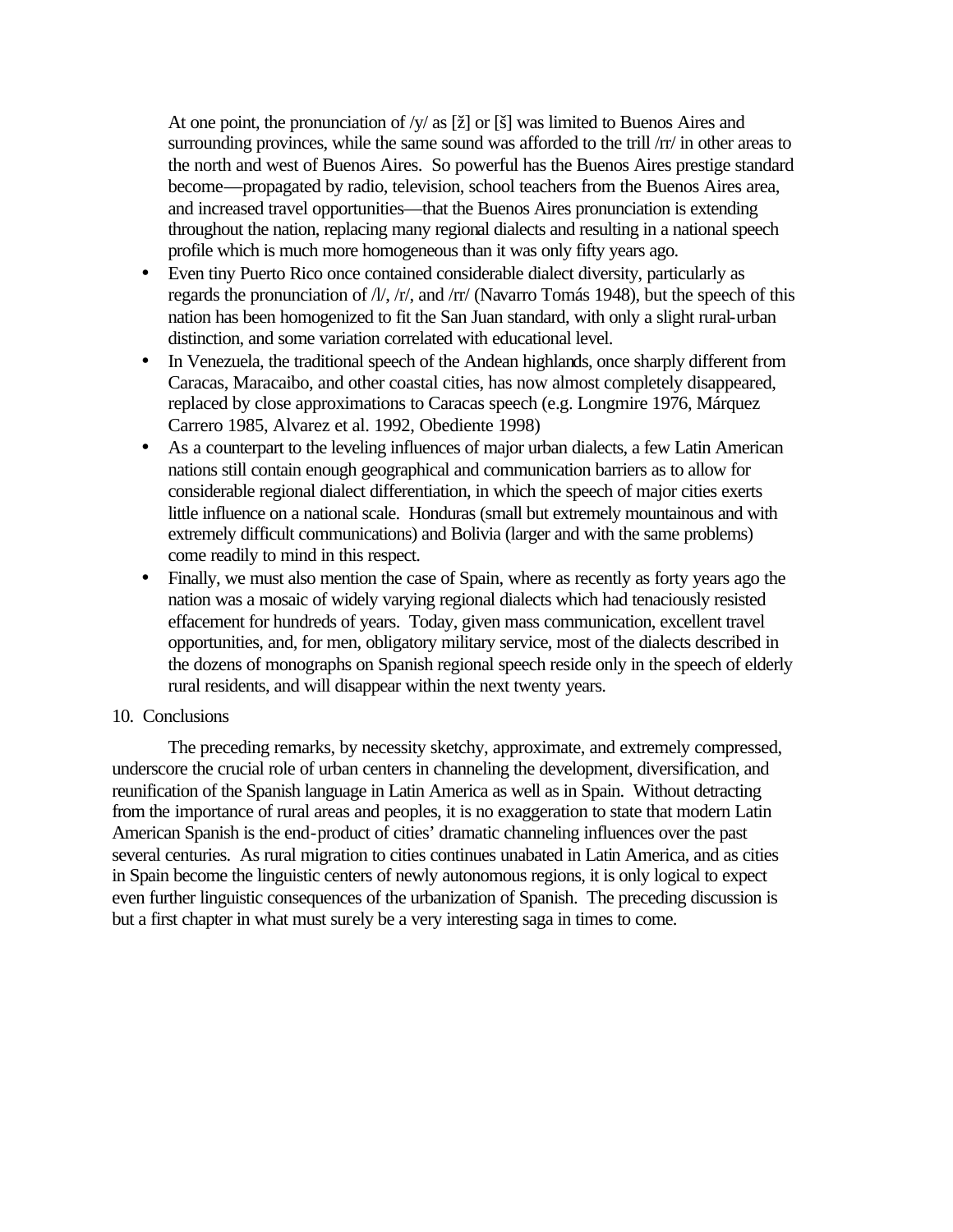#### **Notes**

<sup>1</sup> When referring to the `Andalusian' character of modern Latin American Spanish, this can only refer to the western Andalusian provinces of Seville, Cádiz, and Huelva, the areas of Andalusia from which most of the original colonists emigrated. Even today these regions do not distinguish /s/ and /è/ (although in rural regions [è] is the preferred pronunciation for all sibilants), strongly prefer *ustedes* to *vosotros* (although the latter pronoun is making inroads due to urban prestige standards from other areas of Spain), and exhibit alveolar /s/. In the remaining areas of Andalusia, the more `Castilian' traits of *vosotros*, distinction of s/-/è/, and apicoalveolar /s/ prevail. *Yeísmo* (the neutralization of /y/ and /ë/ in favor of the latter phoneme) is often mentioned as an `Andalusian' trait, but this pronunciation characterizes most of Spain, while some pockets in Andalusia and even more in the Canary Islands still retain /ë/, as do several Latin American dialects. Thus, in the balance, it is fair to describe Latin American Spanish in the aggregate as `non-Castilian' rather than `Andalusian,' with specific reference to the lack of /è/ and *vosotros* throughout Latin America.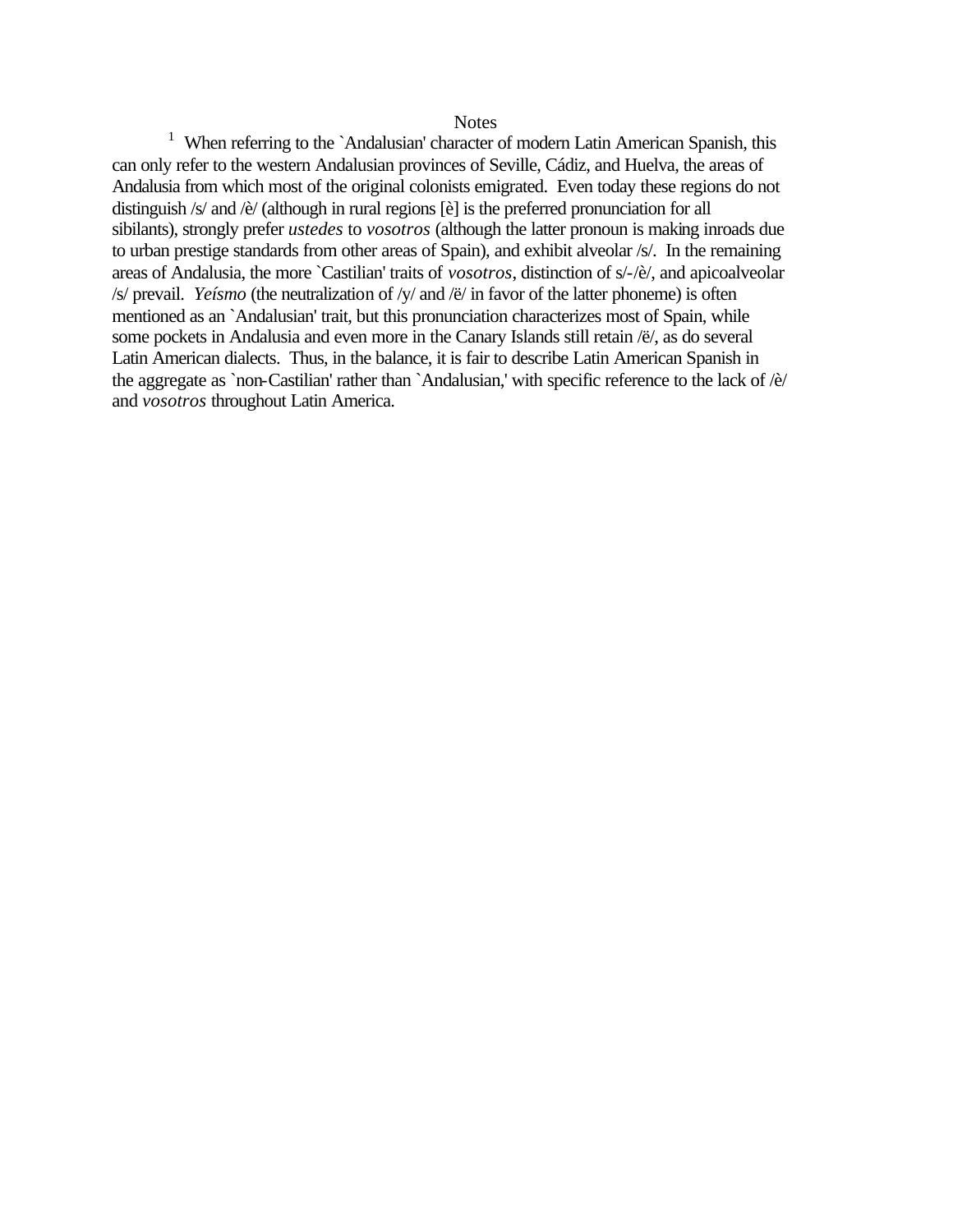### References

Alvarez, Alexandra, et al. 1992. El idioma español de la Venezuela actual. Caracas: Lagoven.

- Bailey, Samuel. 1999. Immigrants in the lands of promise: Italians in Buenos Aires and New York City, 1870-1914. Ithaca: Cornell University Press.
- Boyd-Bowman, Peter. 1956. Regional origins of the earliest Spanish colonists of America. PMLA 71.1152-1172.
- \_\_\_\_\_. 1975. A sample of sixteenth century `Caribbean' Spanish phonology. 1974 Colloquium on Spanish and Portuguese linguistics, ed. by W. Milan, J. Staczek and J. Zamora, 1-11. Washington: Georgetown University Press.
- Canfield, D. Lincoln. 1981. Spanish pronunciation in the Americas. Chicago: University of Chicago Press.
- Catalán. Diego. 1956-7. El çeçeo-zezeo al comenzar la expansión atlántica de Castilla. Boletim de Filologia 16.306-334.
	- \_\_\_\_\_. 1957. The end of the phoneme /z/ in Spanish. Word 13.283-322.
- \_\_\_\_\_. 1958. Génesis del español atlántico (ondas varias a través del océano). Revista de Historia Canaria 24.233-242.
- Frago García, J. 1983. Materiales para la historia de la aspiración de la /-s/ implosiva en las hablas andaluzas. Lingüística Española Actual 5.153-171.
- Granda, Germán de. 1979. Factores determinantes de la preservación del fonema /ll/ en el español del Paraguay. Lingüística Española Actual 1.403-412.
- Guitarte, Guillermo. 1973. Seseo y distinción *s-z* en América durante el siglo XIX. Romanica 6.59-76.
- \_\_\_\_\_. 1980. Para una periodización de la historia del español de América. Perspectivas de la investigación lingüística hispanoamericana, ed. by Juan Lope Blanch, 119-137. Mexico: Universidad Nacional Autónoma de México.
- Hernández García, Julio. 1981. La emigración de las Islas Canarias en el siglo XIX. Las Palmas: Excmo. Cabildo Insular de Gran Canaria.
- Jaén Suárez, Omar. 1978. La población del istmo de Panamá del siglo XVI al siglo XX. Panama City: Impresora de "La Nación."
- Lapesa, Rafael. 1980. Historia de la lengua española. Madrid: Gredos, 8th ed.
- Lipski, John. 1994. A new perspective on Afro-Dominican Spanish: the Haitian contribution. Research Paper No. 26, University of New Mexico Latin American Institute.
- \_\_\_\_\_. 1995. Literary `Africanized' Spanish as a research tool: dating consonant reduction. Romance Philology 49.130-167.
- \_\_\_\_\_. 1996. Contactos de criollos en el Caribe hispánico: contribuciones al español *bozal*. América Negra 11.31-60.
- \_\_\_\_\_. 1998. El español de los braceros chinos y la problemática del lenguaje *bozal*. Montalbán 31.101-139.
- \_\_\_\_\_. 1999a. Creole-to-creole contacts in the Spanish Caribbean: the genesis of Afro Hispanic language. Publications of the Afro-Latin American Research Association (PALARA) 3.5-46.
- \_\_\_\_\_. 1999b. Chinese-Cuban pidgin Spanish: implications for the Afro-creole debate. Creole Genesis, attitudes and discourse, ed. by John Rickford and Suzanne Romaine, 215-233. Amsterdam: John Benjamins.
- \_\_\_\_\_. a. Panorama del lenguaje afrorrioplatense: vías de evolución fonética. Anuario de Lingüstica Hispánica, forthcoming.